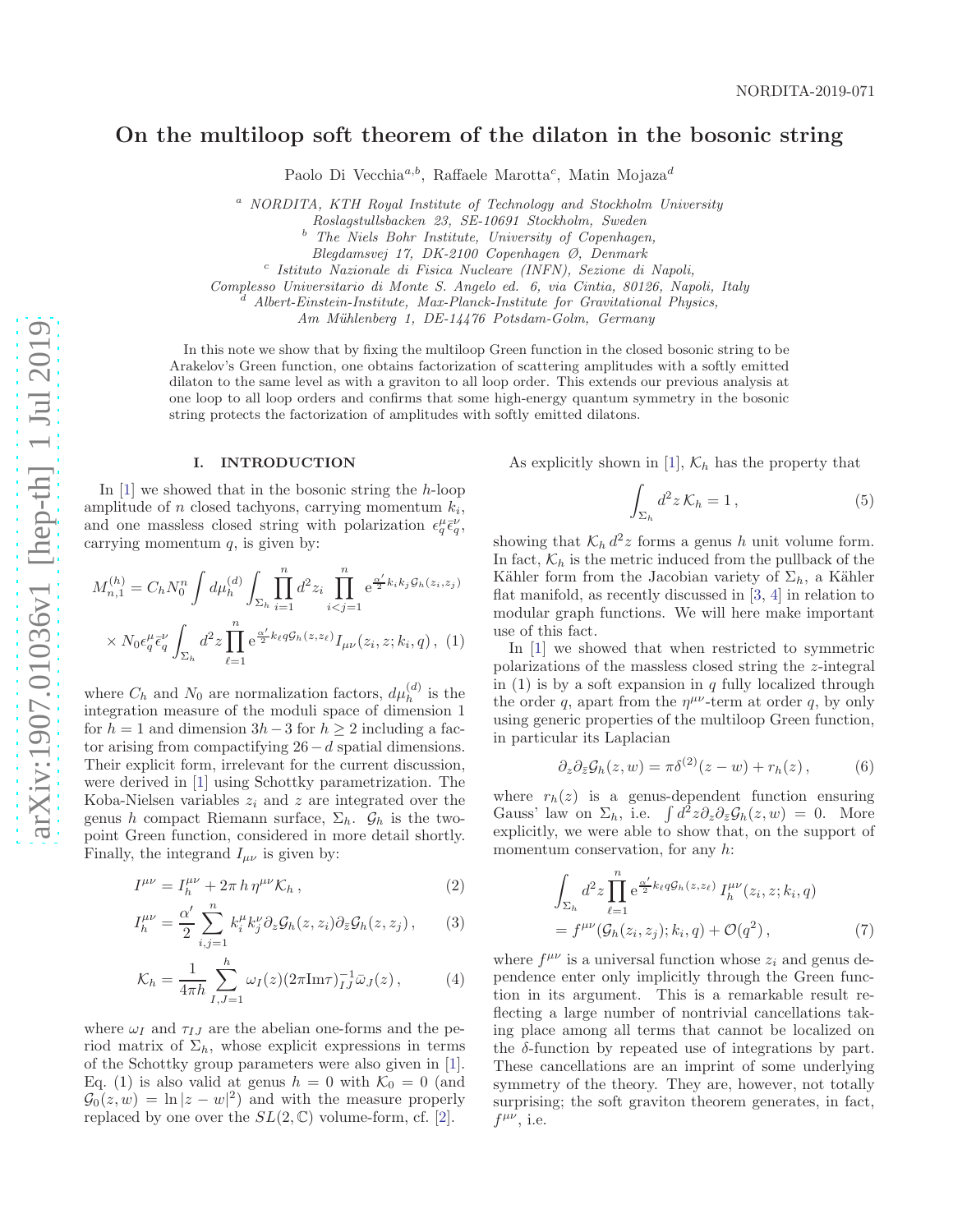$$
\prod_{i \neq j}^{n} e^{\alpha' k_i \cdot k_j x} f^{\mu \nu}(x; k_i, q) = 2\pi \sum_{i=1}^{n} \left[ \frac{k_i^{\mu} k_i^{\nu}}{k_i \cdot q} - i \frac{q_{\rho} k_i^{\mu} L_i^{\nu \rho}}{k_i \cdot q} - \frac{q_{\rho} q_{\sigma}}{2k_i \cdot q} : L_i^{\mu \rho} L_i^{\nu \sigma} : \right] \prod_{i \neq j}^{n} e^{\alpha' k_i \cdot k_j x}, \tag{8}
$$

where  $L_i^{\mu\nu} = i(k_i^{\mu}\partial_{k_i}^{\nu} - k_i^{\nu}\partial_{k_i}^{\mu})$  is the (orbital) angular momentum operator, and the notation : : means that derivatives are normal ordered (all act to the right). It is thus an explicit demonstration of the recently extended soft theorem of the graviton [\[9](#page-3-4)[–12\]](#page-3-5) at the multiloop level in the bosonic string.

This result, however, goes beyond the graviton soft theorem, since tracelessness in the polarization of the external massless closed string state was not assumed. This is also why normal ordering is important in the subsubleading generator of  $f^{\mu\nu}$ .

At genus zero, this is all there is, thus establishing a unified soft theorem for both the graviton and dilaton at the tree level [\[2](#page-3-1), [5\]](#page-3-6). But at higher genus the additional term proportional to  $\eta^{\mu\nu}$  in  $I^{\mu\nu}$  becomes relevant for the soft behavior of the dilaton, and this is the term we here wish to discuss. We will do this by first reviewing the genus one case in a slightly different way than outlined in [\[1\]](#page-3-0). Subsequently, we will generalize the analysis to allloop order, by making use of the Arakelov construction for the Green function [\[6,](#page-3-7) [7\]](#page-3-8).

#### II. SOFT FACTORIZATION AT GENUS ONE

The genus one Green function in the Schottky parametrization reads (see Appendix [A](#page-3-9) for derivations and expressions)

$$
\mathcal{G}_1(z_1, z_2) = \log \left| \frac{\theta_1(z_1/z_2|\kappa)}{\theta'_1(0|\kappa)} \right|^2 + \log \left| \frac{(2\pi z_1)(2\pi z_2)}{V'_1(0)V'_2(0)} \right|
$$

$$
- \frac{1}{2\pi\tau_2} \log^2 \left| \frac{z_1}{z_2} \right|, \tag{9}
$$

where  $\theta_1$  is the Jacobi theta function (eq. [\(A6\)](#page-3-10)) and  $\kappa$  is the Schottky group multiplier. The modular parameter on the torus,  $\tau = \tau_1 + i\tau_2$ , here arises as the 'dimension one' period matrix and is related to the multiplier by the identity:  $\kappa = e^{2\pi i \tau}$ .  $V_i(z)$  are projective transformations that define the local coordinates around each puncture  $z_i$  on the Riemann surface (here the torus) such that  $V_i(0) = z_i$  and inversely  $V_i^{-1}(z_i) = 0$ . The second term thus expresses the 'gauge freedom' due to worldsheet diffeomorphism invariance, and by inspection of [\(1\)](#page-0-0) it is evident that the amplitude is independent of this term on shell and on support of momentum conservation.

There is a coordinate choice which gets rid of the second term above altogether, reading  $V_i(z) = 2\pi z_i z + z_i$ , with its inverse being  $V_i^{-1} = (z - z_i)/(2\pi z_i)$ , thus satisfying the coordinate conditions. Since then  $V_i'(0) = 2\pi z_i$ , it follows that the second term vanishes, yielding the usual bosonic Green function on the torus, which is translationally invariant in the variables  $\nu_i$ , defined through  $z_i = e^{2\pi i \nu_i}$ , i.e.

$$
G_B(\nu_{12}|\tau) = \log \left| \frac{\theta_1(\nu_{12}|\tau)}{\theta'_1(0|\tau)} \right|^2 - \frac{2\pi}{\tau_2} (\text{Im}(\nu_{12}))^2, \quad (10)
$$

where  $\nu_{12} = \nu_1 - \nu_2$ . There is, however, an even more useful choice of coordinates, which reduces the Green function to a certain lattice sum, namely by choosing  $V_i$  such that  $V_i'(0) = z_i/(2\pi |\eta(\tau)|^2)$ , where  $\eta(\tau) = [\theta_1'(0|\tau)/(2\pi)]^{1/3}$  is the Dedekind eta function, whereby the Green function instead takes the form:

$$
G_A(\nu_{12}|\tau) = \log \left| \frac{\theta_1(\nu_{12}|\tau)}{\eta(\tau)} \right|^2 - \frac{2\pi}{\tau_2} (\text{Im}(\nu_{12}))^2, \quad (11)
$$

By going to the lattice parameters,  $\nu_{12} = \alpha + \tau \beta$  where  $\alpha, \beta \in \mathbb{R}/\mathbb{Z}$ , such that  $\nu_{12} \simeq \nu_{12} + 1$  and  $\nu_{12} \simeq \nu_{12} + \tau$  are identified to form the  $(\alpha, \beta)$ -homology cycles, it can be shown that the previous Green function is given by the lattice sum:

$$
G_A(\nu_{12}|\tau) = -\frac{\tau_2}{\pi} \sum_{(m,n)\neq(0,0)} \frac{e^{2\pi i(m\beta - n\alpha)}}{|m + \tau n|^2}, \qquad (12)
$$

which shows that this Green function is normalized such that it vanishes upon integration over the homology cycles, i.e

<span id="page-1-2"></span><span id="page-1-0"></span>
$$
\int_0^1 d\alpha \int_0^1 d\beta G_A(\alpha + \tau \beta | \tau) = 0. \tag{13}
$$

<span id="page-1-1"></span>With these explicit forms for the Green function, it now becomes easy to calculate the  $\eta^{\mu\nu}$ -terms appearing in the soft expansion of the massless closed string. At one loop the 'Kähler form' reduces to  $\mathcal{K}_1 = \frac{1}{8\pi^2 \tau_2 |z|^2}$ , and the integral to be calculated is:

$$
\int_{\Sigma_1} \frac{d^2 z}{4\pi \tau_2 |z|^2} \left( 1 + \sum_{\ell=1}^n \frac{\alpha'}{2} k_\ell q \mathcal{G}_1(z, z_\ell) \right) + \mathcal{O}(q^2). \tag{14}
$$

Using that  $d^2z = i dz \wedge d\bar{z} = 8\pi^2 \tau_2 |z|^2 d\alpha d\beta$ , the first term trivially gives  $2\pi$ . This is of course a more general consequence of [\(5\)](#page-0-1), here shown explicitly. The heart of our problem is the second term. To make use of [\(13\)](#page-1-0) we simply make the change of variables  $z = e^{2\pi i(x+\tau y)}$ and  $z_{\ell} = e^{2\pi i (x_{\ell} + \tau y_{\ell})}$ , whereby the second integral above becomes:

$$
2\pi \sum_{\ell} \frac{\alpha'}{2} k_{\ell} q \int dx \int dy \mathcal{G}_1(\nu, \nu_{\ell}) = 0. \qquad (15)
$$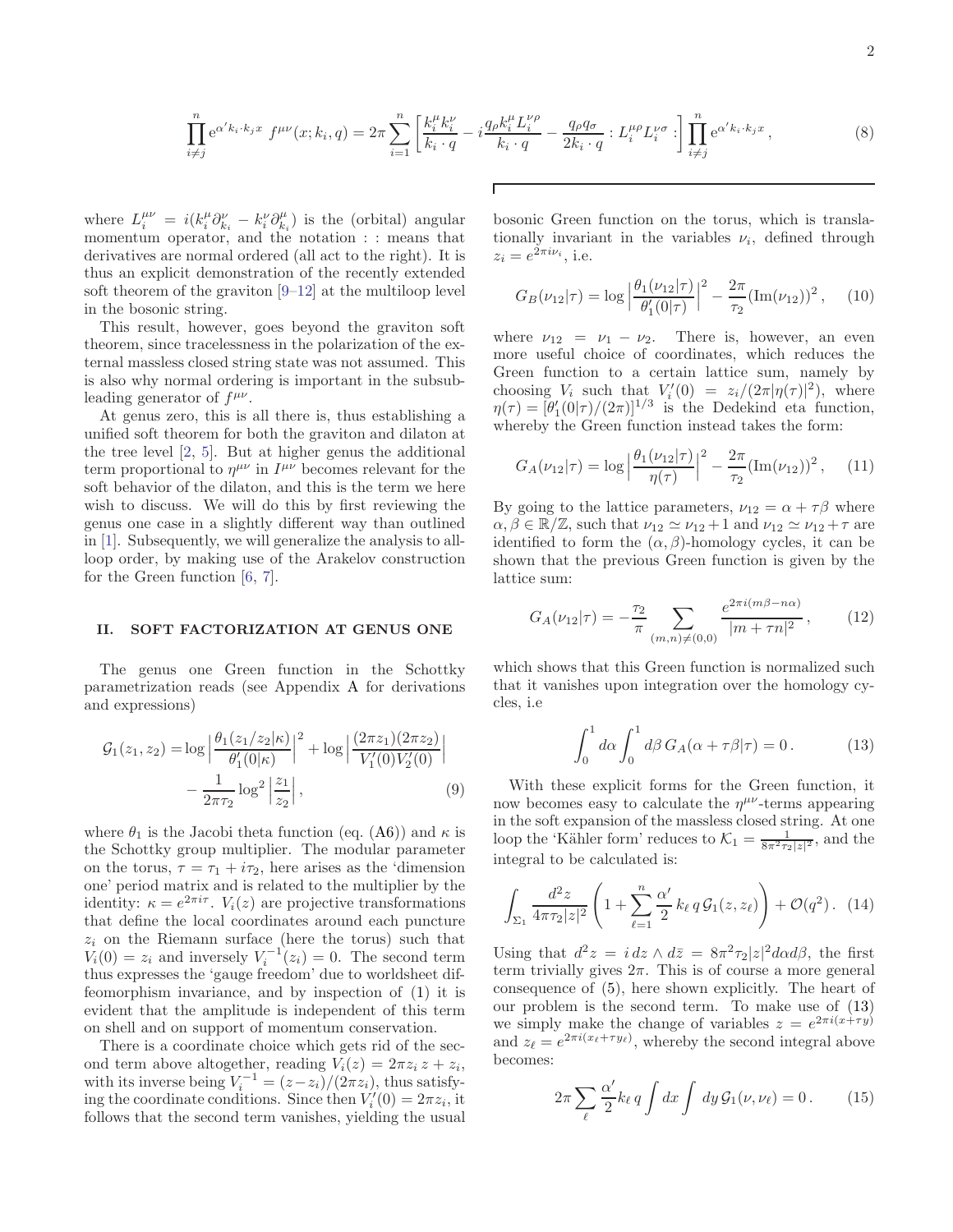The zero on the right-hand side follows immediately by choosing  $\mathcal{G}_1 = G_A$  due to its translational invariance and its norm [\(13\)](#page-1-0). However, it should also follow from any other choice, in particular from the choice  $\mathcal{G}_1 = G_B$ , which was what we showed in [\[1](#page-3-0)]. But in this case it is not the integral that vanishes: Since  ${\cal G}_B$  is related to  $G_A$  by  $G_B = G_A - \log |2\pi \eta(\tau)^2|^2$ , i.e. by a term independent of z and  $z_{\ell}$ , the integral just yields a constant in terms of  $z_\ell$ . Thus the full expression vanishes, not functionally, but distributionally due to momentum conservation; i.e.  $\sum_{\ell} k_{\ell}q = -q^2 = 0$ . The lesson to learn is that by making a proper choice of coordinates on the worldsheet, the vanishing of this term becomes functionally manifest, while for other choices it is obscured due to momentum conservation. At higher genus this difference becomes much more important as translational invariance of the Green function is no longer at hand.

# <span id="page-2-4"></span>III. SOFT FACTORIZATION AT GENUS  $h \geq 2$

The higher genus generalization of [\(9\)](#page-1-1) takes the form  $[1]$ :

$$
\mathcal{G}_h(z_1, z_2) = \log \left| E(z_1, z_2) \right|^2 - \log \left| V_1'(0) V_2'(0) \right| \qquad (16)
$$

$$
+ \operatorname{Re} \left( \int_{z_j}^{z_i} \omega_I \right) (2\pi \operatorname{Im} \tau)_{IJ}^{-1} \operatorname{Re} \left( \int_{z_i}^{z_j} \omega_J \right),
$$

where  $E$  is the prime form, which also has an explicit expression in terms of the Schottky group parameters (cf. [\[1\]](#page-3-0)). The relation to the usual higher genus bosonic Green function is  $\mathcal{G}_h = G_B^{(h)} - \log |V_1'(0)V_2'(0)|$ , which satisfies (cf. [\[8](#page-3-11)], sec. II.G.2, where  $G_B^{(h)}$  is denoted  $-\ln F$ )

$$
\partial_z \partial_{\bar{z}} G_B^{(h)}(z, w) = \pi \delta^{(2)}(z - w) - 2\pi h \mathcal{K}_h(z). \tag{17}
$$

It was shown in [\[1\]](#page-3-0) that one can choose coordinates  $V_i$ around each puncture by using the flat metric induced from the complex plane. In the conformal gauge  $ds^2 =$  $\rho \, dz \, d\bar{z}$ , the relation between  $V_i$  and  $\rho$  is given through

$$
|V_i'(0)| = \rho(z_i)^{-1/2}.
$$
 (18)

On the other hand, as explained in the introduction,  $\mathcal{K}_h$ is also a flat metric on the Riemann surface, induced from its Jacobian variety, and there is an easy way to relate it to  $\rho$ , namely through the Gauss-Bonnet theorem:

$$
\int d^2z \sqrt{g}R(g) = -2 \int d^2z \,\partial_z\partial_{\bar{z}} \log \rho = 8\pi (1 - h), \tag{19}
$$

Since we are dealing with  $h \geq 2$ , and since  $\mathcal{K}_h$  satisfies [\(5\)](#page-0-1), we get the identity

$$
\partial_z \partial_{\bar{z}} \log \rho = 4\pi (h-1) \mathcal{K}_h \,. \tag{20}
$$

This fixes  $\rho$  only up to multiplication by holomorphic functions  $f(z)$  and  $\bar{f}(\bar{z})$  and constants c. It, however, uniquely fixes the Laplacian of  $\mathcal{G}_h$  to be:

$$
\partial_z \partial_{\bar{z}} \mathcal{G}_h(z, w) = \pi \delta^{(2)}(z - w) - 2\pi \mathcal{K}_h(z). \tag{21}
$$

This shows that the particular choice of local coordinates we here have made, gives rise to a so-called Arakelov-type Green function [\[6,](#page-3-7) [7\]](#page-3-8). The arbitrariness left in  $\rho$ , and thus in the Green function, can be fixed by demanding a higher genus generalization of [\(13\)](#page-1-0): Since a general solution of [\(20\)](#page-2-0) takes the form  $\rho = \tilde{\rho} e^{-f(z) - \bar{f}(\bar{z}) + c}$ , where  $\tilde{\rho}$  is a particular solution, then the general Green function has the property that

$$
\int d^2z \mathcal{K}_h(z) \mathcal{G}_h(z, w) = \int d^2z \mathcal{K}_h \tilde{\mathcal{G}}_h - \int d^2z \mathcal{K}_h \gamma(z) - \gamma(w) + c, \qquad (22)
$$

where  $\gamma = (f + \bar{f})/2$  and  $\tilde{G}_h$  is the Green function associated with  $\tilde{\rho}$ . Now, since f,  $\bar{f}$  and c are arbitrary, we can fix them such that the right-hand side above vanishes; i.e.

$$
\gamma(z) := \int d^2w \, \mathcal{K}_h(w) \, \widetilde{\mathcal{G}}_h(z, w) \,, \tag{23}
$$

$$
c := \int d^2 z \mathcal{K}_h(z) \int d^2 w \mathcal{K}_h(w) \widetilde{\mathcal{G}}_h(z, w) \,. \tag{24}
$$

<span id="page-2-3"></span>The first identity shows that, due to [\(21\)](#page-2-1), the Laplacian of  $\gamma$  vanishes, making it a harmonic function. The Green function  $\mathcal{G}_h$  with the choice of coordinates [\(18\)](#page-2-2),  $\rho$  given by [\(20\)](#page-2-0), and c and  $\gamma$  fixed as above, is the Arakelov Green function. It is the natural generalization of the genus one Green function  $G_A$  given in [\(12\)](#page-1-2). Finally, we can show that it immediately computes the remaining integral at higher genus:

$$
2\pi h\eta^{\mu\nu}\int d^2z \mathcal{K}_h \prod_{\ell} e^{\frac{\alpha'}{2}k_{\ell}q\mathcal{G}_h(z,z_{\ell})} = 2\pi h\eta^{\mu\nu} + \mathcal{O}(q^2) ,\tag{25}
$$

as a consequence of the general property [\(5\)](#page-0-1) and of the special Arakelov property

$$
\int d^2z \mathcal{K}_h \mathcal{G}_h(z, w) = 0, \qquad (26)
$$

<span id="page-2-2"></span>for any  $h \geq 2$ . Thus the entire discussion about the dilaton soft theorem made in [\[1](#page-3-0)] at one loop, directly goes through to any higher loop order, where the important role of the  $\eta^{\mu\nu}$ -term was also discussed.

### IV. CONCLUSION

<span id="page-2-1"></span><span id="page-2-0"></span>We have calculated the remaining multiloop term in the soft expansion of the string amplitude involving  $n$ closed string tachyons and one soft dilaton in the bosonic string and shown that it vanishes, just like at the one loop level. This is achieved by fixing the remaining gauge free-dom in [\(16\)](#page-2-3) in such a way that  $\mathcal{G}_h$  becomes the Arakelov Green function as described in sec. [III.](#page-2-4) It implies that scattering amplitudes involving one soft dilaton with momentum q factorizes as follows  $[1]$  (see [\[1](#page-3-0)3] for a recent leading-order application):